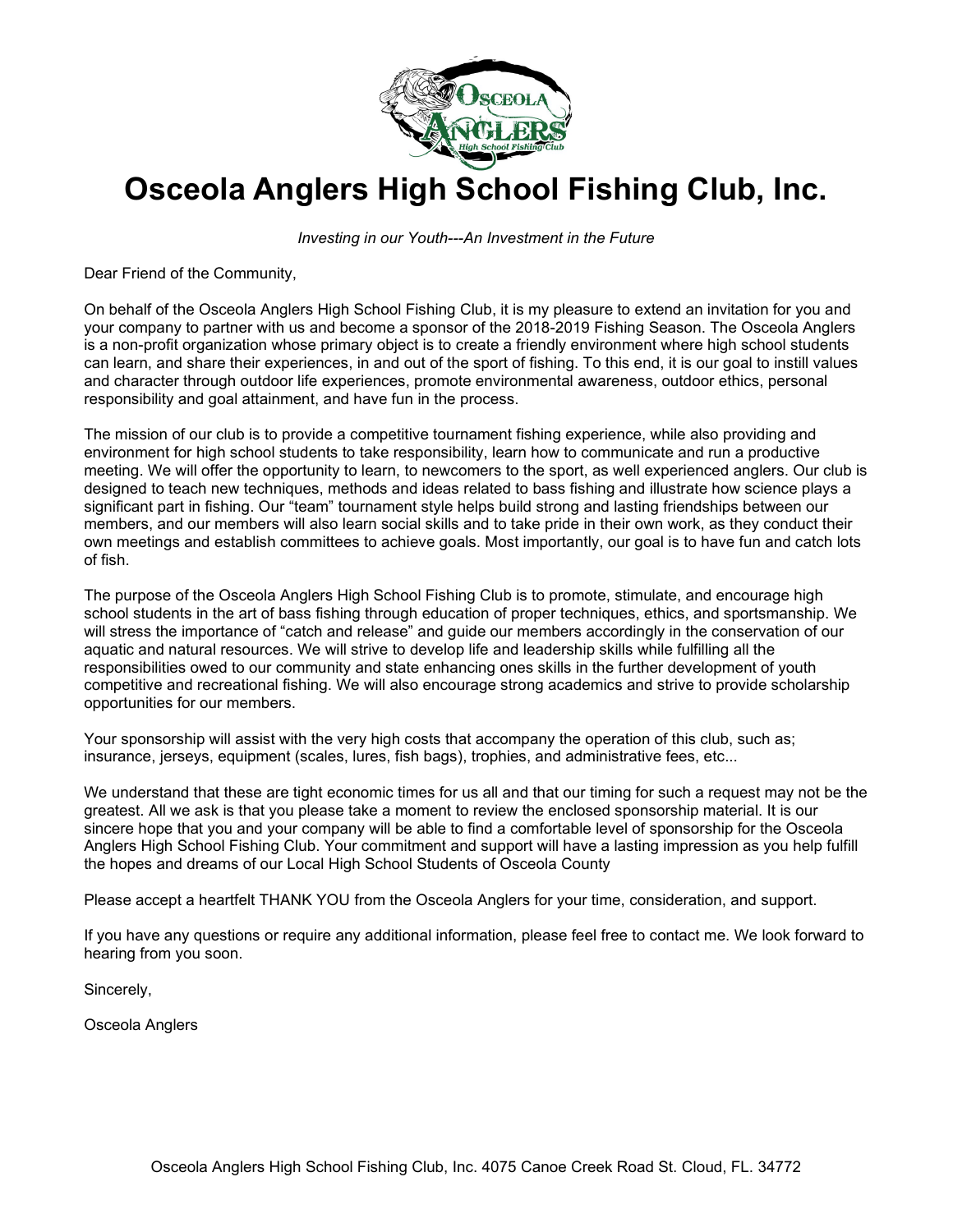

## **FULL SPONSOR \$3,500**

- Company Name/Logo on Back of Trailer Only
- Company Name on Fundraising Tournament Shirt
- Company Name/Logo on Banner, Listed on Website & Team Plaque

## **GOLD SPONSOR \$1,000**

- Company Name/Logo on Side of Trailer
- Company Name on Fundraising Tournament Shirt
- Company Name/Logo on Banner, Listed on Website & Team Plaque

#### **SILVER SPONSOR \$500**

- Company Name/Logo on Banner
- Listed on Website and Team Plaque

### **BRONZE \$250**

• Company Name/Logo on Banner & Listed on Website

### **TOURNAMENT SPONSOR \$300**

- Company Name/Logo on Personal Banner & Acknowledged at Tournament
- Company Name/Logo on Banner, Listed on Website

## **BANNER SPONSOR \$150**

• Company Name/Logo on Banner

# **TRAILER/TANK SPONSORSHIPS**

## **TANK SPONSORSHIP \$500 (First Come First Serve-Limited Space)**

• Company Name/Logo on tank, Team Plaque & Listed on Website

## **TRAILER SPONSORSHIP \$500 (First Come First Serve-Limited Space)**

• Company Name/Logo on side of trailer, Team Plaque & Listed on Website

# **MERCHANDISE SPONSORSHIPS**

### **HAT SPONSOR \$2,000 – Only 1 Slot Available! (First Come First Serve-Limited Space)**

• Company Name on the Anglers hats & Company Name/Logo on Banner, Team Plaque & Listed on Website

### **FUNDRAISING TOURNAMENT SHIRT SPONSOR \$300 w/out plaque \$500 w/plaque**

- Company Name/Logo on the Fundraising Tournament Shirt
- \$500 sponsorship includes Team Plaque

**WARENESS SHIRT SPONSOR \$500 (First Come First Serve-Limited Space)** • Company Name/Logo on the Breast Cancer Awareness Jersey